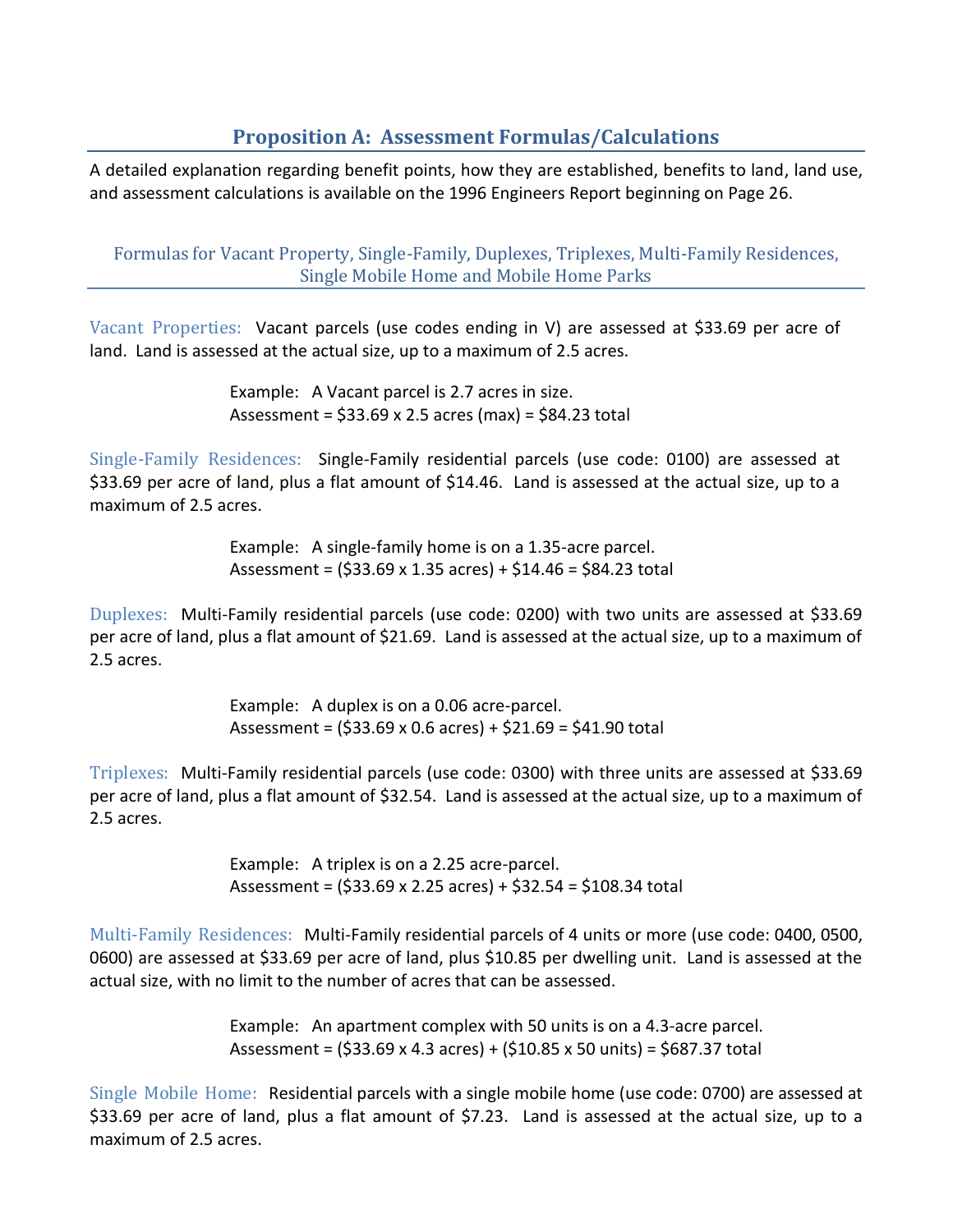Example: A single mobile home is on a 0.5-acre parcel. Assessment =  $(533.69 \times 0.5 \text{ acres}) + 57.23 = 524.08 \text{ total}$ 

Mobile Home Parks: Mobile home park parcels (use code: 0900) are assessed at \$33.69 per acre of land, plus \$7.23 per dwelling unit. Land is assessed at the actual size, with no limit to the number of acres that can be assessed.

> Example: A mobile home park with 100 mobile homes is on a 6-acre parcel. Assessment =  $(533.69 \times 6 \text{ acres}) + (57.23 \times 100 \text{ units}) = 5925.14 \text{ total}$

Formulas for Commercial, Industrial, Recreational, Institutional, & Miscellaneous Parcels

The formula for commercial, industrial, recreational, institutional and miscellaneous parcels is: Land Value Benefit Points (Land BP) plus Improvement Value Benefit Points (Improvement BP) multiplied by the Rate of Assessment, or:

#### **(Land BP + Improvement BP) x Rate of Assessment**

### Land Benefit Points (Land BP)

To obtain the Land BP, the parcel size (in acres) is multiplied by 2.33.

#### **Land BP = Parcel size** *in acres x* **2.33**

**Parcel size** *in acres***:** The parcel size can be calculated by viewing the parcel map located at the Assessor's website.

**2.33:** A median single-family home is located on a lot of approximately 1/7 of an acre; therefore, the median density for a single-family residence property in Los Angeles County is 7 units per acre, thus the benefit point for the typical acre occupied by single-family homes would be 7 X 1/3, or 2.33 benefit points per acre. This 2.33 benefit points per acre is used as the basis for assessing the land value benefit to all assessable parcels within the District.

### Improvement Benefit Points (Improvement BP)

To obtain the Improvement BP, the Benefit Factor is multiplied by the parcel size (in acres), multiplied by 7, multiplied by the Equivalent Stories, or:

### **Improvement BP = Benefit Factor x Parcel size** *in acres* **x 7 x Equivalent stories**

**Benefit Factor**: The Benefit Factor can be found by matching a parcels Use Code to the Subtotal column in the Improvement Value Benefit Point Section located in the Engineer's Report of 1996 (p. 40 to 45).

**Parcel size** *in acres***:** The parcel size can be calculated by viewing the parcel map located at the assessors' website.